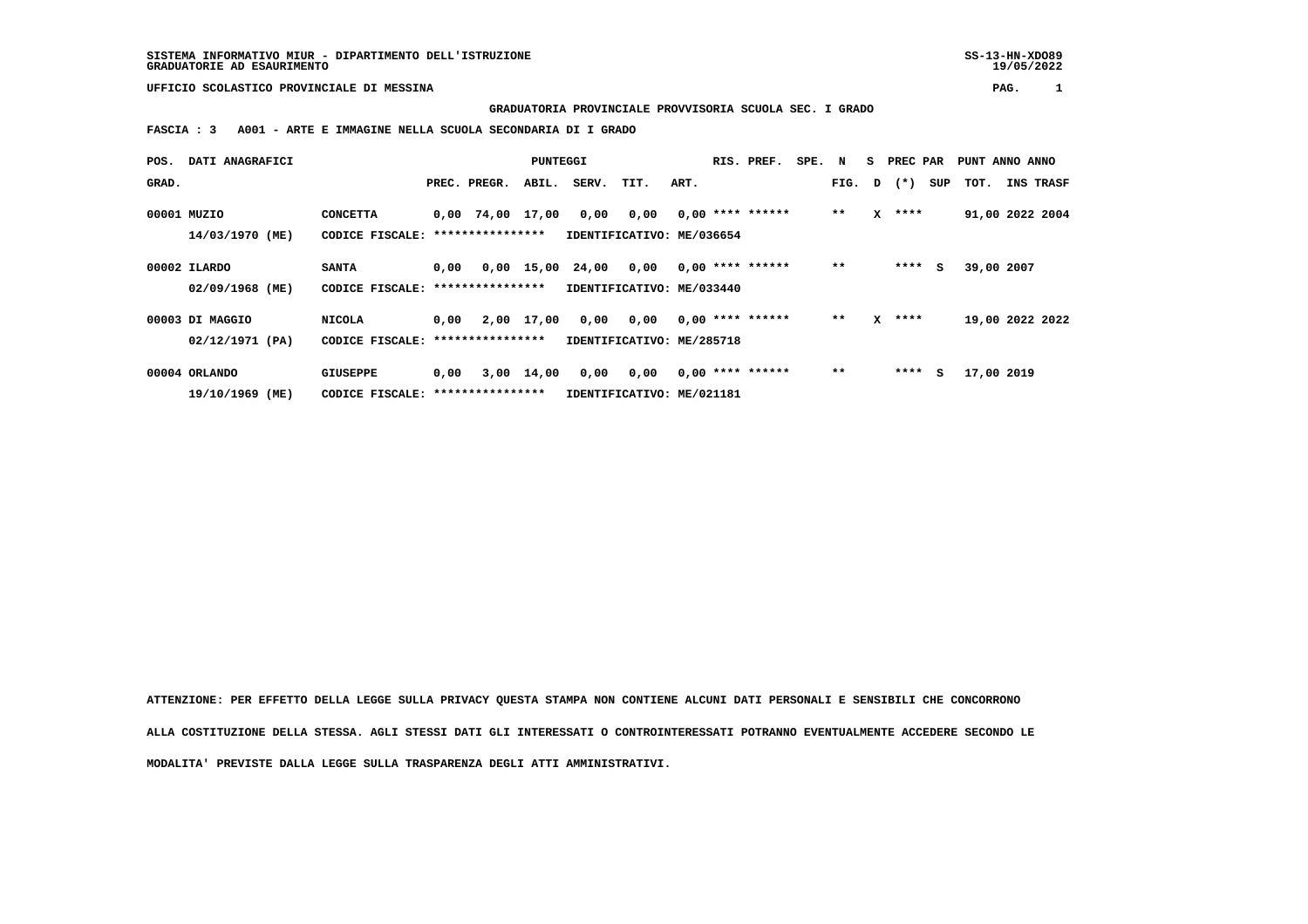**UFFICIO SCOLASTICO PROVINCIALE DI MESSINA PAG. 2**

 **GRADUATORIA PROVINCIALE PROVVISORIA SCUOLA SEC. I GRADO**

 **FASCIA : 3 A022 - ITALIANO, STORIA, GEOGRAFIA NELLA SCUOLA SECONDARIA DI I GRADO**

| POS.       | DATI ANAGRAFICI   |                  | PUNTEGGI                          |                                |                    |                           | RIS. PREF. | SPE. N |  | s                  | PREC PAR |        | PUNT ANNO ANNO |       |        |                 |           |  |
|------------|-------------------|------------------|-----------------------------------|--------------------------------|--------------------|---------------------------|------------|--------|--|--------------------|----------|--------|----------------|-------|--------|-----------------|-----------|--|
| GRAD.      |                   |                  |                                   | PREC. PREGR.                   | ABIL.              | SERV.                     | TIT.       | ART.   |  |                    |          | FIG. D |                | $(*)$ | SUP    | тот.            | INS TRASF |  |
|            |                   |                  |                                   |                                |                    |                           |            |        |  |                    |          |        |                |       |        |                 |           |  |
| 00001 VITA |                   | <b>ANTONELLA</b> |                                   | $0,00 \quad 16,00 \quad 18,00$ |                    | 0,00                      | 0,00       |        |  | $0,00$ **** ****** |          | $* *$  |                | ****  | s      | 34,00 2022      |           |  |
|            | 18/10/1978 (ME)   | CODICE FISCALE:  |                                   | ****************               |                    | IDENTIFICATIVO: ME/036683 |            |        |  |                    |          |        |                |       |        |                 |           |  |
|            | 00002 SINDONI     | <b>FRANCESCA</b> |                                   | $0,00 \quad 18,00 \quad 11,00$ |                    | 0,00                      | 0,00       |        |  | $0,00$ **** ****** |          | $* *$  | x              |       | **** S | 29,00 2022 2022 |           |  |
|            | $05/07/1963$ (CL) | CODICE FISCALE:  |                                   | ****************               |                    | IDENTIFICATIVO: ME/285694 |            |        |  |                    |          |        |                |       |        |                 |           |  |
|            | 00003 BELVISO     | <b>SANTA</b>     | 0,00                              |                                | 3,00 14,00         | 0,00                      | 0,00       |        |  | $0.00$ **** ****** |          | $* *$  |                | ****  | s      | 17,00 2000      |           |  |
|            | 20/01/1971 (ME)   |                  | CODICE FISCALE: ***************** |                                |                    | IDENTIFICATIVO: ME/020176 |            |        |  |                    |          |        |                |       |        |                 |           |  |
|            | 00004 MELITA      | <b>MATTIA</b>    | 0.00                              |                                | $0,00 \quad 12,00$ | 0,00                      | 0,00       |        |  | $0,00$ **** ****** |          | $**$   |                | ****  | s      | 12,00 2022      |           |  |
|            | 27/06/1964 (ME)   |                  | CODICE FISCALE: ***************** |                                |                    | IDENTIFICATIVO: ME/041769 |            |        |  |                    |          |        |                |       |        |                 |           |  |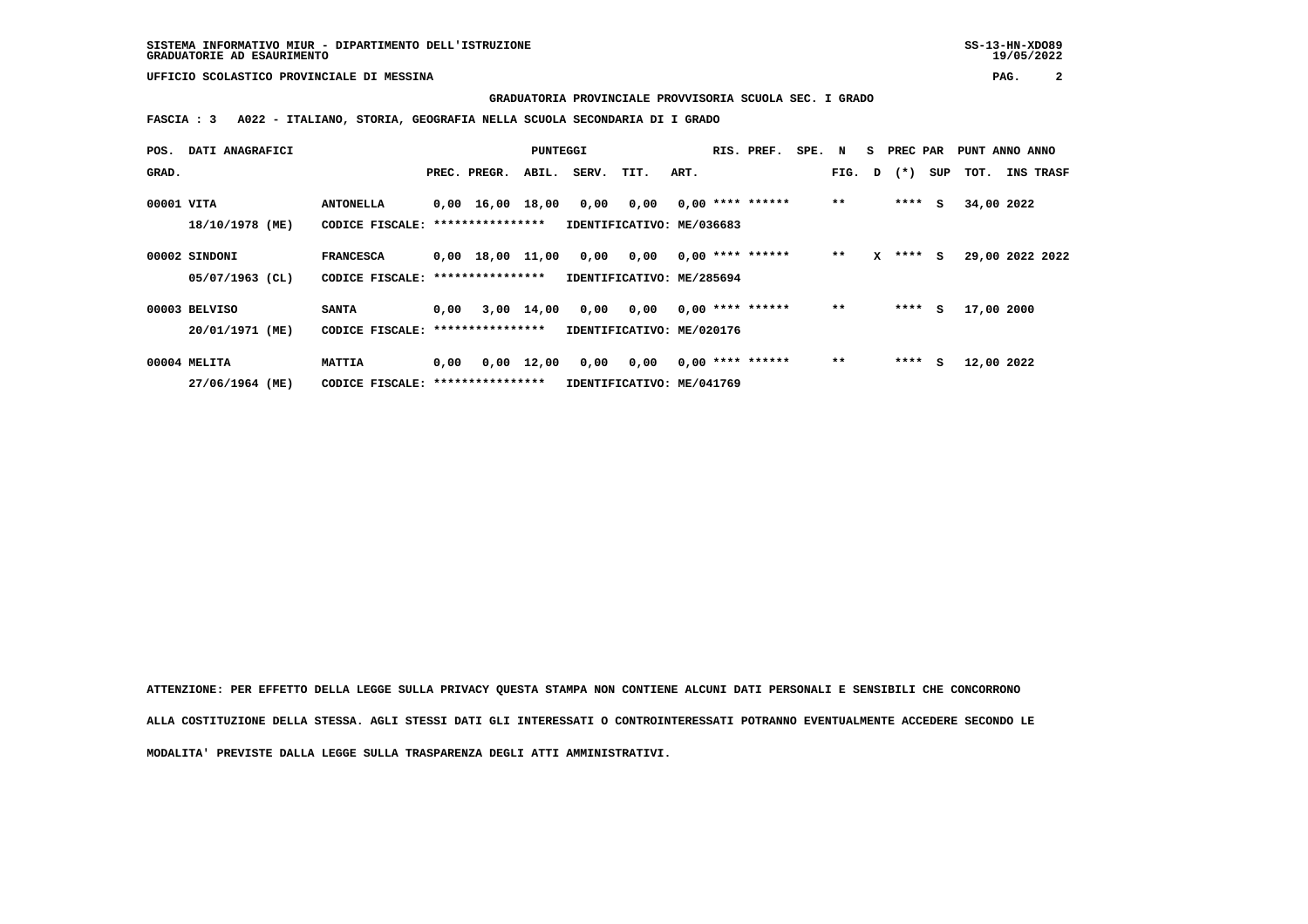## **GRADUATORIA PROVINCIALE PROVVISORIA SCUOLA SEC. I GRADO**

 **FASCIA : 3 AC25 - LINGUA INGLESE E SECONDA LINGUA COMUNITARIA NELLA SCUOLA SECONDARIA I GRADO (SPAGNOLO)**

| POS.  | DATI ANAGRAFICI<br>PUNTEGGI |                                  |                                   |                         |       |                           |      |      | RIS. PREF.         | SPE. | N      | S. | PREC PAR |     | PUNT ANNO ANNO     |           |
|-------|-----------------------------|----------------------------------|-----------------------------------|-------------------------|-------|---------------------------|------|------|--------------------|------|--------|----|----------|-----|--------------------|-----------|
| GRAD. |                             |                                  |                                   | PREC. PREGR.            | ABIL. | SERV.                     | TIT. | ART. |                    |      | FIG. D |    | $(* )$   | SUP | тот.               | INS TRASF |
|       | $00001$ CHILLE'             | <b>SIMONA</b>                    |                                   | 0,00 113,00 42,00       |       | 36,00                     | 0,00 |      | $0.00$ **** ****** |      | $* *$  |    | ****     |     | S 191,00 2019 2019 |           |
|       | 03/06/1977 (ME)             | CODICE FISCALE: **************** |                                   |                         |       | IDENTIFICATIVO: ME/088990 |      |      |                    |      |        |    |          |     |                    |           |
|       | 00002 TERRANOVA             | <b>MARIA CRISTIN</b>             |                                   | 0,00 111,00 42,00 30,00 |       |                           | 0.00 |      | $0.00$ **** ****** |      | $* *$  |    | ****     |     | S 183,00 2019 2019 |           |
|       | 17/09/1975 (TO)             |                                  | CODICE FISCALE: ***************** |                         |       | IDENTIFICATIVO: ME/089038 |      |      |                    |      |        |    |          |     |                    |           |